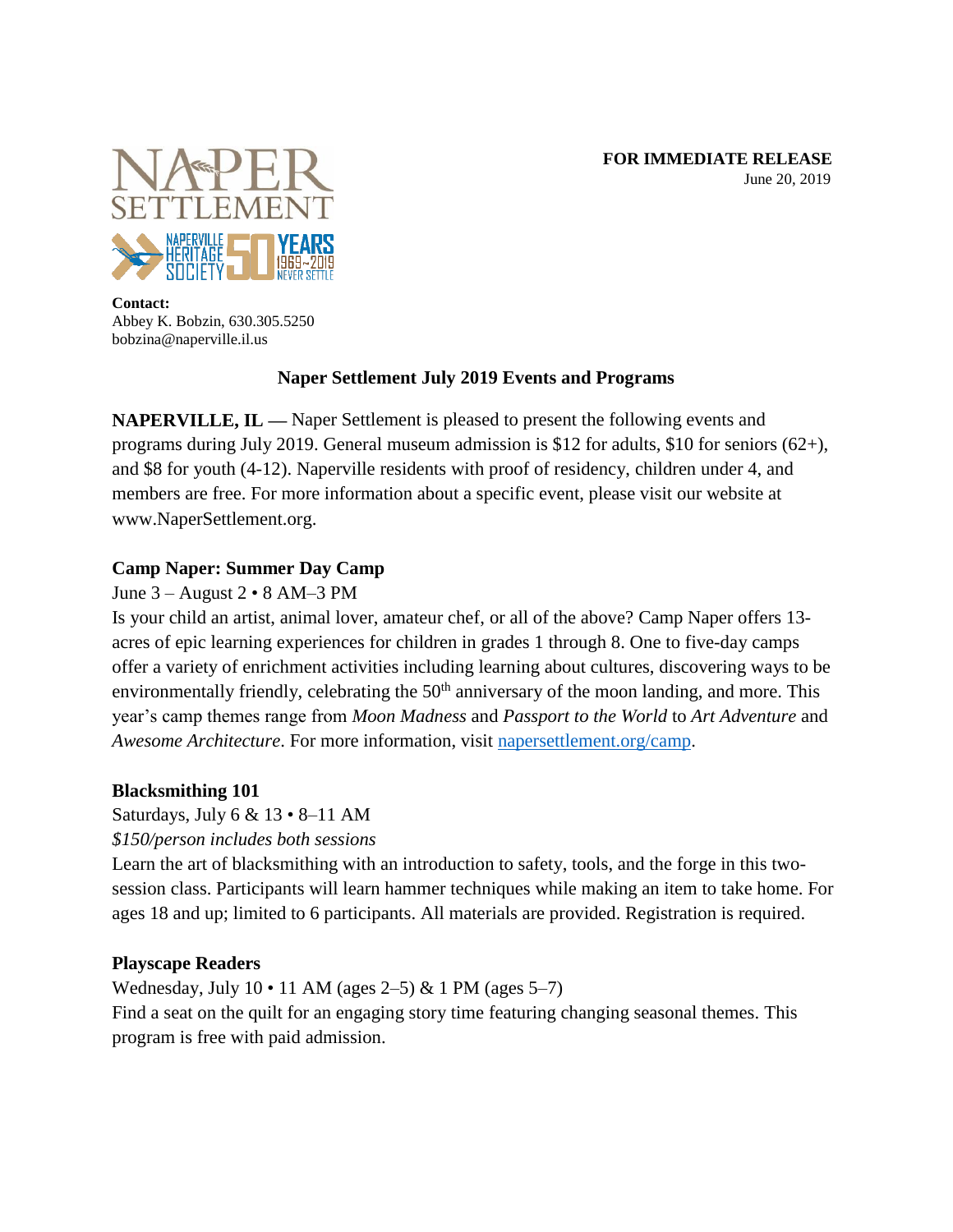### **Naperville Plays!**

### Saturday, July 13 • 9 AM – 12PM

Visitors will quadruple their fun in this partnership of programming with hands-on craft activities and storytelling provided by the DuPage Children's Museum, Naper Settlement, Knoch Knolls Nature Center, and the Naperville Public Library. This program is free and held at Knoch Knolls Nature Center.

#### **Moon Madness**

Sunday, July 14 • 1-4 PM

Experience a Sunday throwback to the 1960s! Enjoy family activities and games that are spacethemed to celebrate the upcoming 50th Anniversary of the moon landing on July 20th. Explore our historic buildings with a scavenger hunt for 20th century objects. This program is free with paid admission.

#### **Third Thursday Thinkers**

Thursday, July 18 • 10:30–11 AM (ages 2–5); 2–2:30 PM (ages 5–7) Experience history through your senses as you take your young thinker on a museum adventure. This month's theme is "Beloved Bugs". Come explore the sensory garden and identify the different insects in the area. This program is free with paid admission.

#### **Naper Nights Community Concert Series**

Friday, July 19 & Saturday, July 20 • 5–10 PM

In conjunction with the Naperville Heritage Society's 50th Anniversary, Naper Nights sets the stage for three summer weekends in June, July, and August of nonstop music and celebration. Visitors are invited to experience six nights of rock while enjoying cold craft brews and wine, delicious food, and music for the generations.

July 19's list of rockers includes Simply Billy, a Billy Joel tribute, opening for The Belfast Cowboys, a Van Morrison tribute. July 20 pays tribute to a major milestone in American history, the 50th anniversary of the moon landing. Featuring Space Face, a David Bowie tribute, opening for Think Floyd USA, a Pink Floyd tribute, this galactic line-up will include Think Floyd USA playing the chart-topping album "Dark Side of the Moon" in its entirety.

No outside food or beverages are allowed. Gates are open 5–10 PM. Tickets are \$15 for adults and \$10 for youth (ages 4-12). Members and children under 4 receive free admission. Visit NaperNights.org for details.